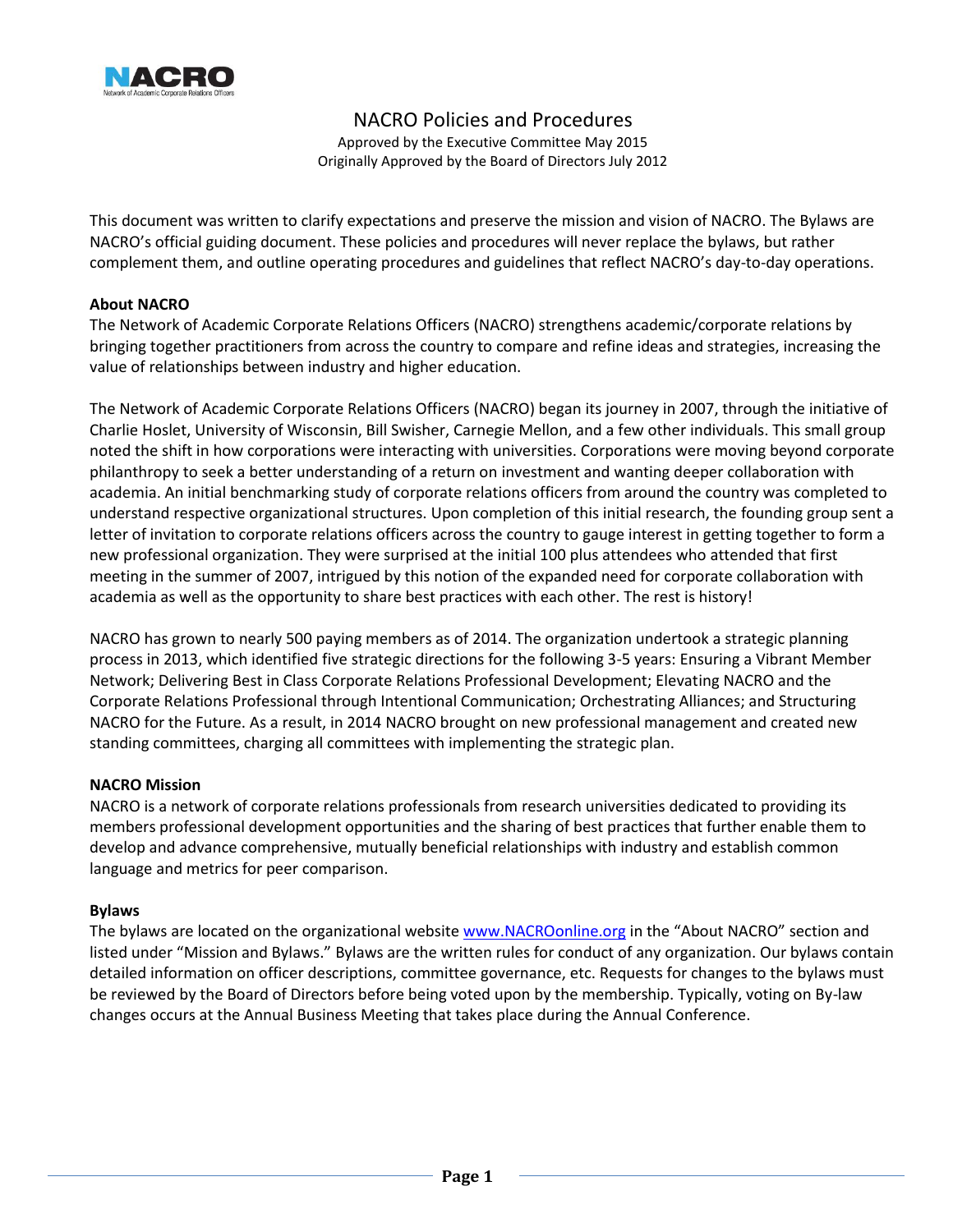

# **Table of Contents**

| <b>NACRO Membership and the Roster</b>                      | 3  |
|-------------------------------------------------------------|----|
| <b>NACRO Member benefits</b>                                | 3  |
| <b>Committee Membership, Leadership, and Qualifications</b> | 4  |
| <b>Committee Meeting Minutes and Reports</b>                | 4  |
| <b>Professional Management</b>                              | 4  |
| <b>Marketing Committee</b>                                  | 5  |
| <b>Benchmarking Committee</b>                               | 5  |
| <b>Professional Development Committee</b>                   | 6  |
| <b>Strategic Alliances Committee</b>                        | 6  |
| <b>Finance Committee</b>                                    | 6  |
| <b>Conference Planning Committee</b>                        | 8  |
| Hosting the annual conference - logistics to consider       | 9  |
| Mid-Winter Leadership Meeting - logistics to consider       | 11 |
| Selecting annual conference and mid-winter meeting sites    | 11 |
| <b>Nominations &amp; Elections</b>                          | 12 |
| <b>Gifts for outgoing Co-Presidents</b>                     | 14 |
| <b>Official NACRO signatures and tax status</b>             | 14 |
| Annual Business Meeting at the Annual Conference            | 14 |
| <b>NACRO Annual Calendar</b>                                | 15 |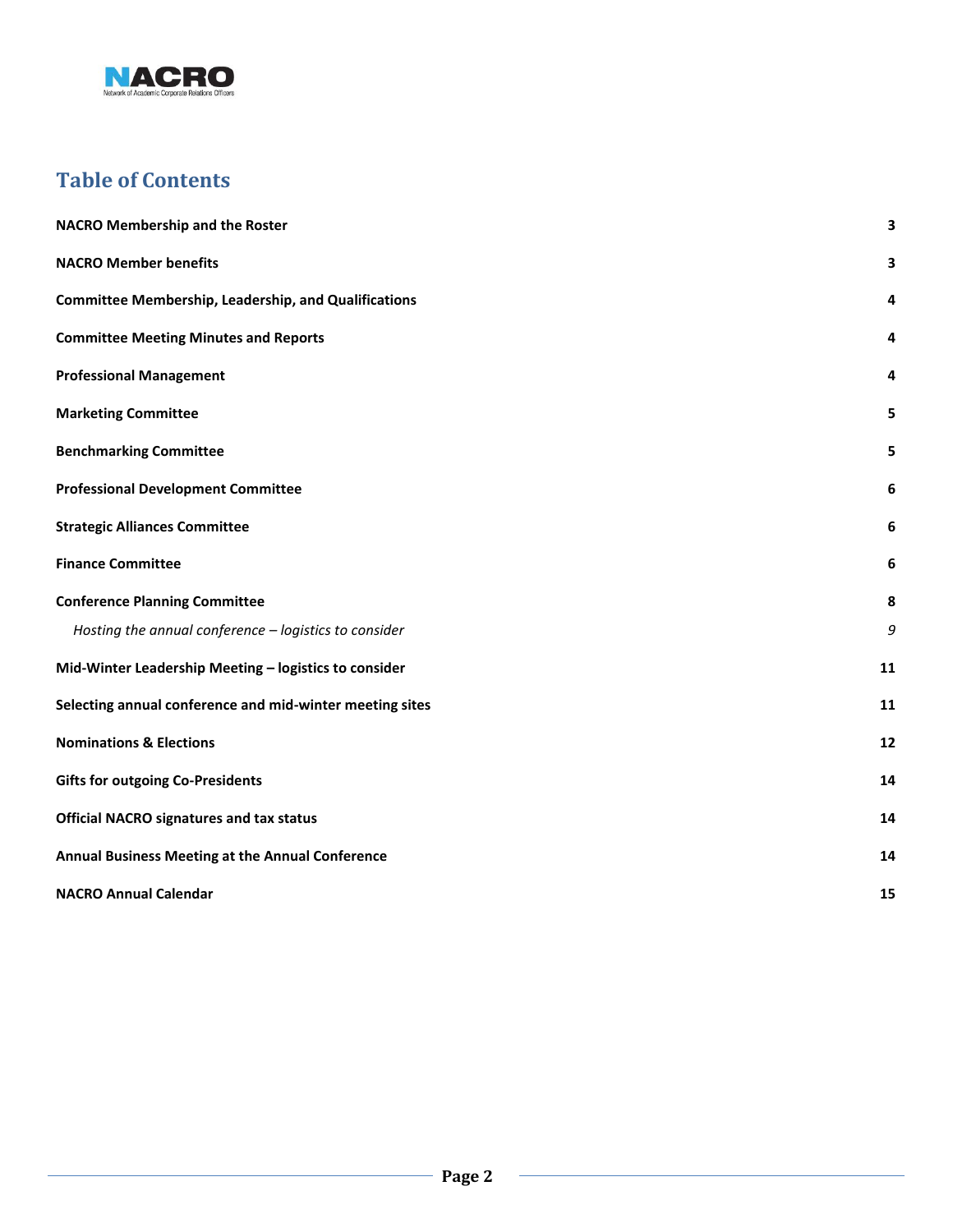

## <span id="page-2-0"></span>*NACRO Membership and the Roster*

- The NACRO membership roster, listing current members of the organization and their contact and institutional information, will be utilized exclusively for personal networking between members and for the official business and communications of NACRO made in coordination with the Marketing Committee.
- The Marketing Committee, on a case-by-case basis, must officially authorize any other proposed use by majority vote at a regularly scheduled meeting of the Marketing Committee.
- The membership roster will not be published or shared outside of the organization. Any unauthorized use by a NACRO member (e.g., mass mailings; provision of the list to external entities; etc.) may result in restriction of that member's access to the roster and/or further suspension of member benefits.
- A NACRO member who has lost a corporate relations position with an institution, or transitioned into a position not identifiably related to corporate relations, must reapply for NACRO membership in order to maintain full member status.

### <span id="page-2-1"></span>*NACRO Member benefits*

- Committees that create products deemed as potential member benefits will have a conversation with the Marketing Committee. The two committees will jointly put forth recommendations to the BOD for final approval of what will be made available to the public and what shall remain a member benefit.
- Preserving benefits for NACRO members is important to NACRO.
- Published documents help promote best practices and further the understanding of corporate relations as a field; therefore these documents will be published on the public portion of the website.
- Toolbox documents, benchmarking data, surveys, presentations to accompany published documents, conference presentation materials, etc. have been deemed member benefits and will be made available in the "members only" section of the website.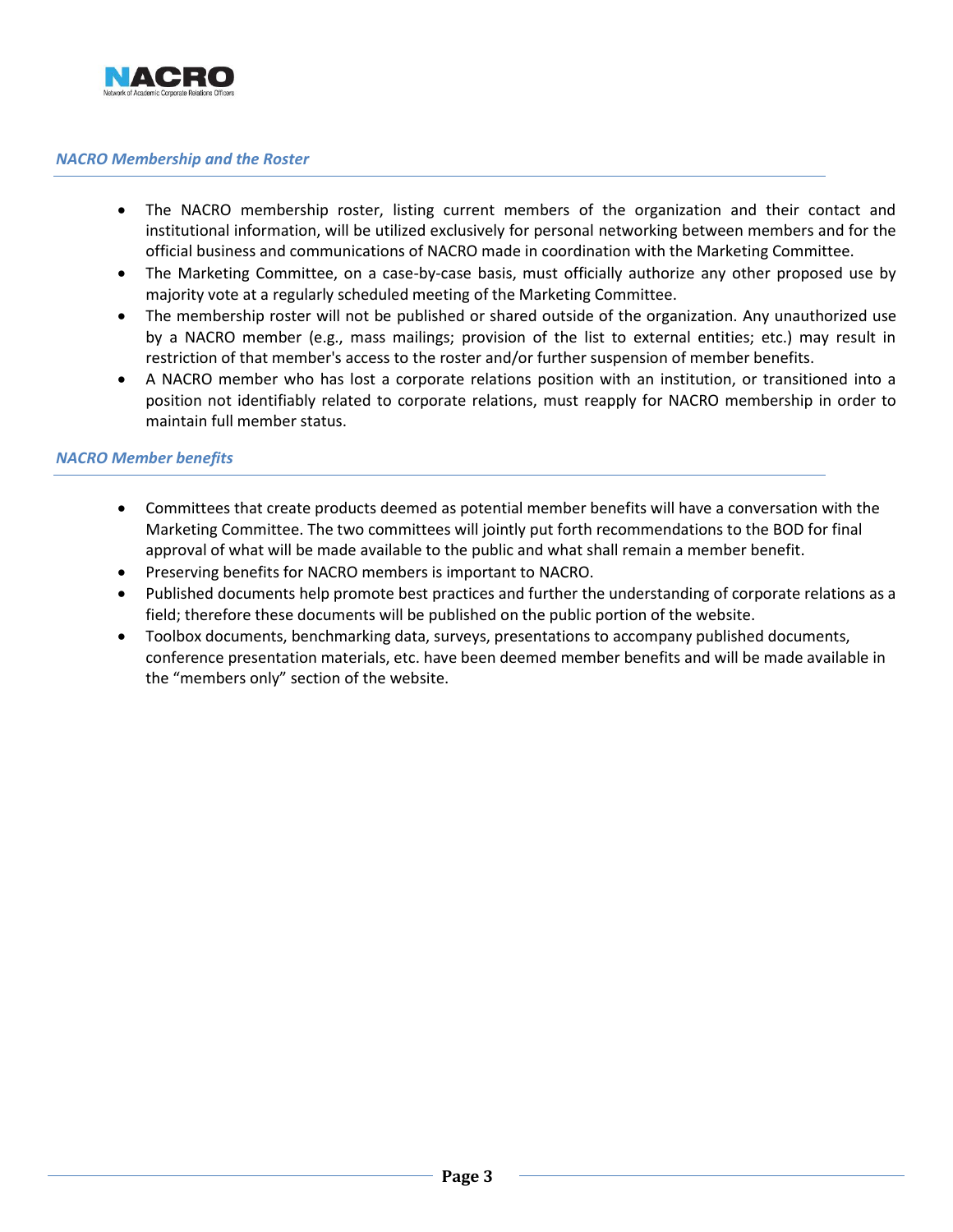

# <span id="page-3-0"></span>*Committee Membership, Leadership, and Qualifications*

- Membership on committees is an important volunteer function within NACRO. Active volunteers are essential to NACRO's success as they serve on the board, lead committees and subcommittees, help gather data and information on the field of corporate relations, plan and implement the annual conference, and much more.
- Committees report to the Board of Directors (BOD).
- Decisions impacting the entire NACRO membership and new programs/themes require approval from the BOD.
- Committee Chairs are members of the BOD. They provide committee updates, seek BOD approval, and report BOD activities and decisions to their committee membership.
- To be eligible for a leadership role as a committee chair, a nominee is required to serve a minimum of one year as an active member of the committee s/he wishes to chair, with the exception of Conference Planning Committee.
- To be eligible for a leadership role on the Board of Directors, nominees are required to serve a minimum of one year as an active committee member within the NACRO organization, be available to attend committee and BOD conference calls, and be able to attend both the mid-winter leadership meeting and the annual conference.
- Only full members are authorized to serve on committees.
- New volunteers are welcome on all committees. Typical commitment includes a monthly conference call to discuss committee business and work on any related next steps from those discussions.
- If a committee member has been inactive for six months, Committee Chairs will contact the member to determine the appropriateness for remaining on the committee and the volunteer's name may be removed from the committee roster.

#### <span id="page-3-1"></span>*Committee Meeting Minutes and Reports*

- Notes from committee meetings are shared by their respective chairs a[t www.NACROonline.org](http://www.nacroonline.org/) select "Members Center", select "Discussion Forum", under the "Governance" section; each committee has a section. Board of Directors meeting minutes are also posted here.
- Committee chairs are responsible for forwarding committee meeting notes to ASG and for designating a committee member to be trained by the Marketing Committee to post committee meeting notes on the website.

#### <span id="page-3-2"></span>*Professional Management*

- NACRO retained Association Services Group (ASG) in December 2013. The contract provides for automatic renewal for three years, September 1, 2014 through August 31, 2017, unless either party sends written notice to the other.
- ASG's Scope of Work and Services generally includes Office and Administrative Support Services; Board of Directors Activities; Financial Services; Membership Services; Meeting Organization and Planning (for annual conference and mid-winter meeting); and Marketing/Communications Activities. The VP for Finance is the primary liaison between NACRO and ASG.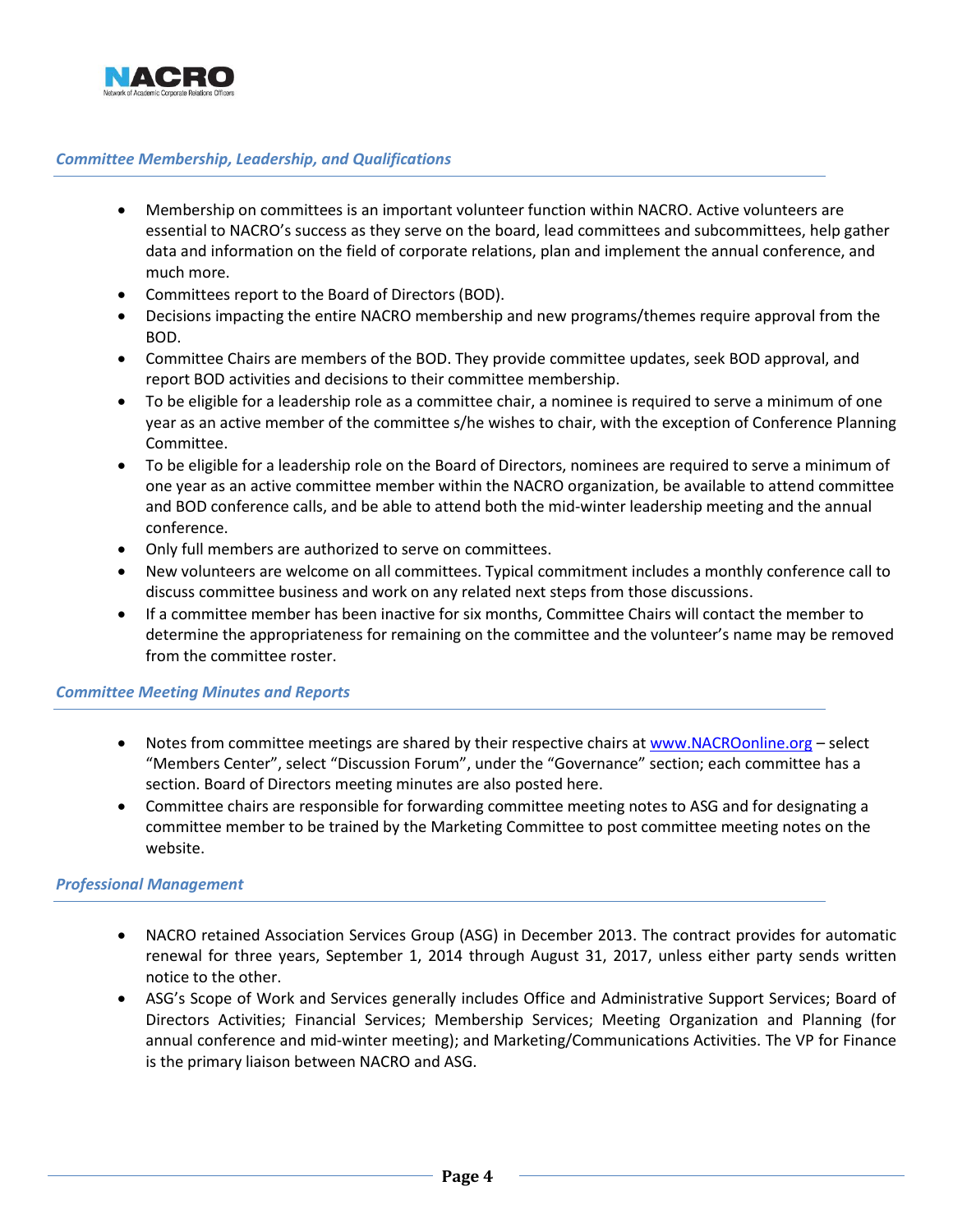

# <span id="page-4-0"></span>*Marketing Committee*

- The Marketing Committee along with ASG manages the NACRO websites (NACROonline.org and Nacrocon.org) for current, paid membership.
- Annual membership covers the period from Sept. 1 Aug. 31.
- Coordinates and distributes messages to the entire membership, in coordination with ASG.
- Manages the NACRO brand.
- Manages member benefits.

#### *Duties:*

- Manages the websites in their entirety in coordination with ASG, including the contract.
- Manages the social networking presence of NACRO, e.g. LinkedIn, Facebook, etc.
- Recommends structural changes/enhancements to the websites to BOD for final approval.
- Manages organizational marketing for the organization, in coordination with ASG.
- Manages new member acquisition and membership requests and applications.
- Reviews applications for membership and questions about member status. For questions about member status, outside of those in the bylaws, provides a brief written summary of the situation, with a recommended action to the BOD for review and approval. BOD decisions will be communicated to the applicant or the member by the Marketing Committee.
- The membership subcommittee manages member benefits.
- Posts and promotes NACRO-eligible positions (those that devote 50% or more of their time to corporate relations) from members. Job postings must be submitted with an active NACRO member listed as the point of contact to the NACRO LinkedIn page. Postings will be approved by a member of the Marketing Committee prior to being added to the LinkedIn page.
- If consulted by other committees, when discussing and determining NACRO member benefits, the two committees jointly make recommendations to the BOD for final approval.

# <span id="page-4-1"></span>*Benchmarking Committee*

- As stated in the bylaws, surveys membership annually.
- Serves as the key coordinating body for NACRO publications.

- Writes and publishes NACRO-sponsored documents and whitepapers, working in collaboration with the membership subcommittee to determine which documents become public and which are limited to members only.
- Creates and disseminates membership survey and alternate data acquisition vehicles.
- Presents whitepaper and survey topics to BOD for its information and input.
- Researches and recommends best practice topics for potential publication.
- Collects, analyzes, and summarizes survey data.
- Develops organizational research, data acquisition, and publication dissemination strategies in consultation with the BOD.
- In conjunction with the marketing committee, ensures publications and appropriate survey data are published on NACROonline.org.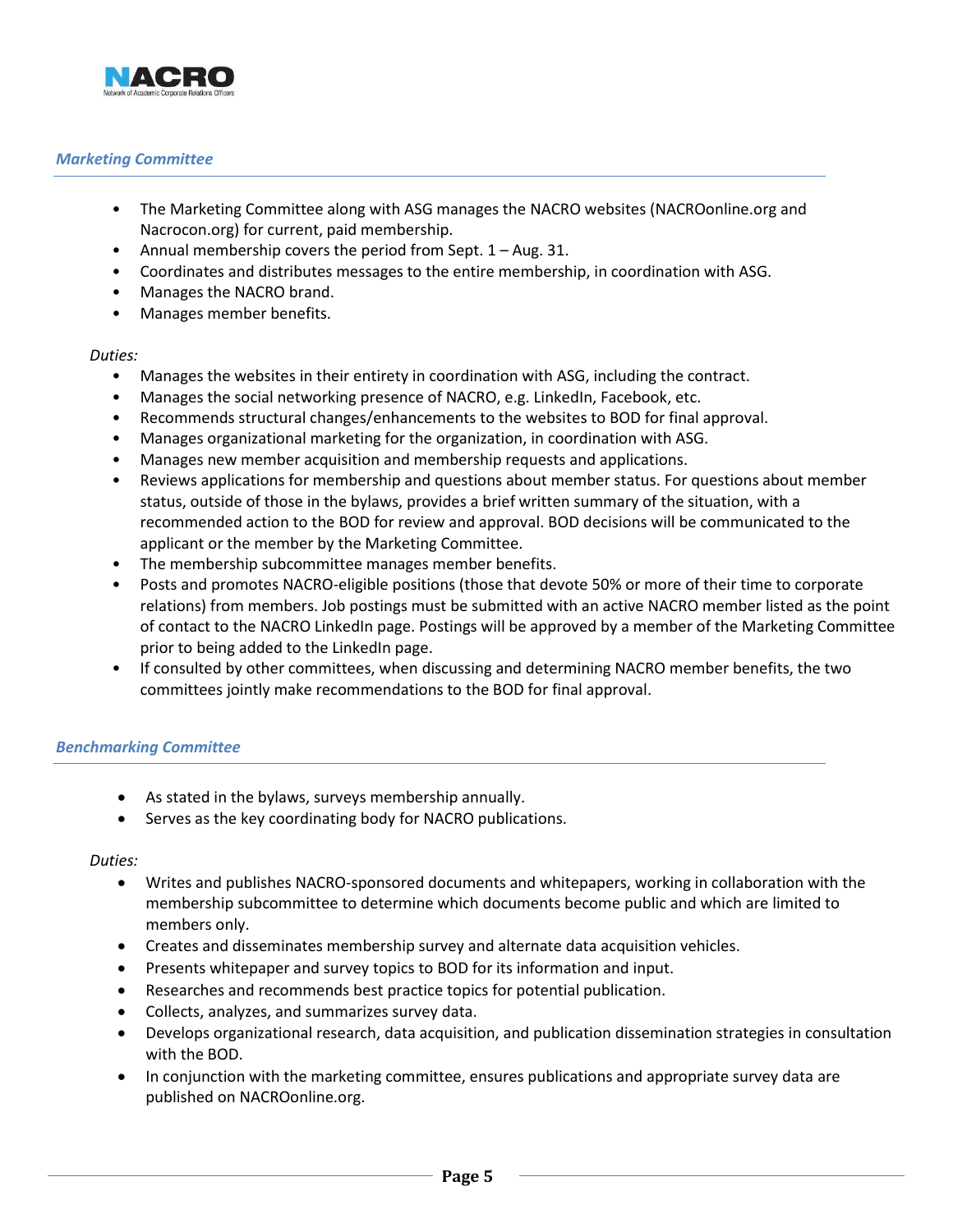

# <span id="page-5-0"></span>*Professional Development Committee*

- The charge of this committee originated from the strategic plan.
- CR 101 Content is geared towards professionals with 1 to 3 years of experience in the corporate relations field, and is intended to complement Blueprint content at the annual conference.
- Masters Content is geared towards professionals with >15 year of professional experience and who are currently leading CR efforts for their respective organizations.

### *Duties:*

 Organizes CR 101 and Masters Content to be delivered outside of the annual conference in a variety of modes.

# <span id="page-5-1"></span>*Strategic Alliances Committee*

- The charge of this committee originated from the strategic plan. It seeks to identify and orchestrate alliances with key organizations that bring value to NACRO's membership.
- Scope includes academic organizations, industry organizations, and government organizations.

### *Duties:*

- Researches prospective partners including how their missions overlap with our own.
- Initiates formal partnerships between NACRO and outside academic, industry, and government organizations, to include extending reciprocal member benefits.
- With Marketing Committee, communicates to the NACRO membership about formal partnerships.

# <span id="page-5-2"></span>*Finance Committee*

- This is a standing committee dealing with the financial operations of the organization. Members meet periodically (approximately quarterly) to:
	- o Think proactively about NACRO financial matters
	- o Provide budget and fiscal oversight
	- o Determine investment strategies
	- o Help develop a Business Plan that aligns with the NACRO Strategic Plan
	- o Discuss and develop additional revenue streams
	- o Focus on the long-term financial health of NACRO
	- o Other finance-related matters
- The Finance Committee is appointed by the Nominating Committee and composed of the following positions: VP for Finance (chair); one past-president of NACRO; and two other board members. Service terms are two years and should be staggered such that there are always at least two members who have served on the Finance Committee previously.
- NACRO "Years" to keep in mind:
	- o Fiscal year November 1 to October 31
	- o Membership year Sept. 1-Aug. 31 (new members get a few "free" months when they pay)
	- o Officers Conference to conference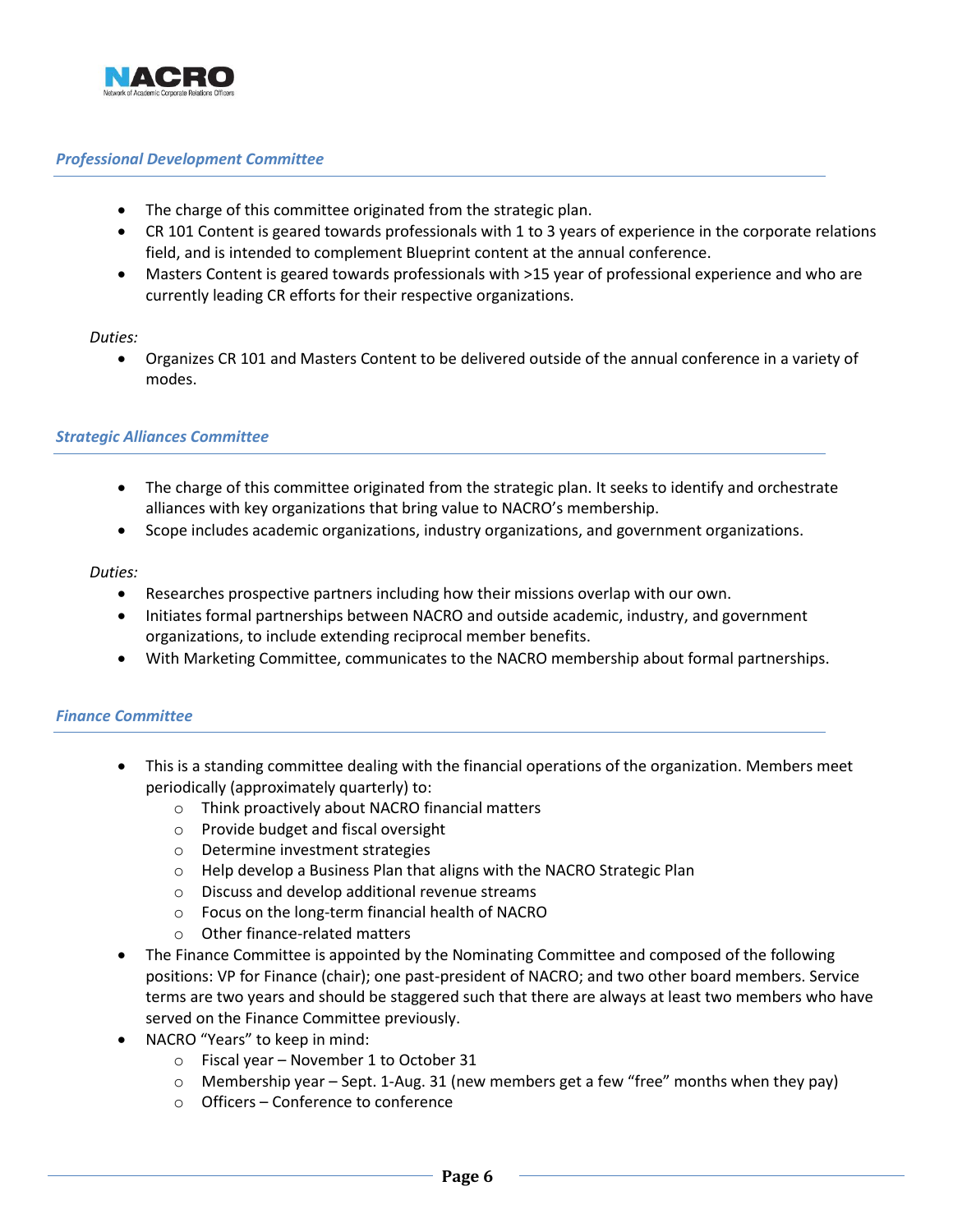

*Policies:*

- Mid-winter Leadership Meeting: Preference is to not treat this as a revenue source, rather to keep fees as close to expenses as possible.
- NACRO Budget documents should not contain the word, "discretionary."
- Operating Reserve Policy NACRO should avoid accumulating funds that could be used for current program activities. Some operating reserves are necessary however, to ensure continued operations in lean times. NACRO, therefore, will strive to have from one-half to no more than two times current operating expenses held in operating reserves.
- Investment Policy It is permissible to place reserves in interest-bearing accounts. Investments should carry no/very low risk (money market, sweep accounts, CDs, etc.). Cash held in investments should be immediately (within 2-5 days) available. In the case of CDs or similar investments that carry a "locked" period, no more than half of the current operating reserves should be invested.
- Cancellation Insurance This can cover expenses/lost revenue if conferences are cancelled. NACRO will strive to "self-insure," that is to say that we will carry adequate operating reserves (see above) to ensure operations in the event of cancellation.
- Funds Acceptance NACRO should continue to accept MasterCard, Visa, American Express, and Discover. This will be advertised on appropriate web pages and communications. If members inquire about our accepting checks because credit cards are difficult/impossible for their institutions, we may accept a check. ASG will handle all processing related to checks and will work with the Membership Committee to ensure payment is properly recorded to member records.

- Annually, recommends a budget to the Board. BOD approval occurs, ideally, each November.
- Monthly, the VP for Finance reviews ASG billing statements and financials provided by ASG.
- Quarterly, reviews financials provided by the VP for Finance.
- Annually, performs a "deep-dive" review of the budget/expenses. Ideally, this will happen face-to-face during the Mid-winter Meeting.
- Annually, prepares a financial status update for the Co-Presidents to deliver at the Annual Conference.
- Prepares and maintains a NACRO Business Plan that aligns with the NACRO Strategic Plan. Specifically, they work to find means to address resource needs identified by the Strategic Plan process.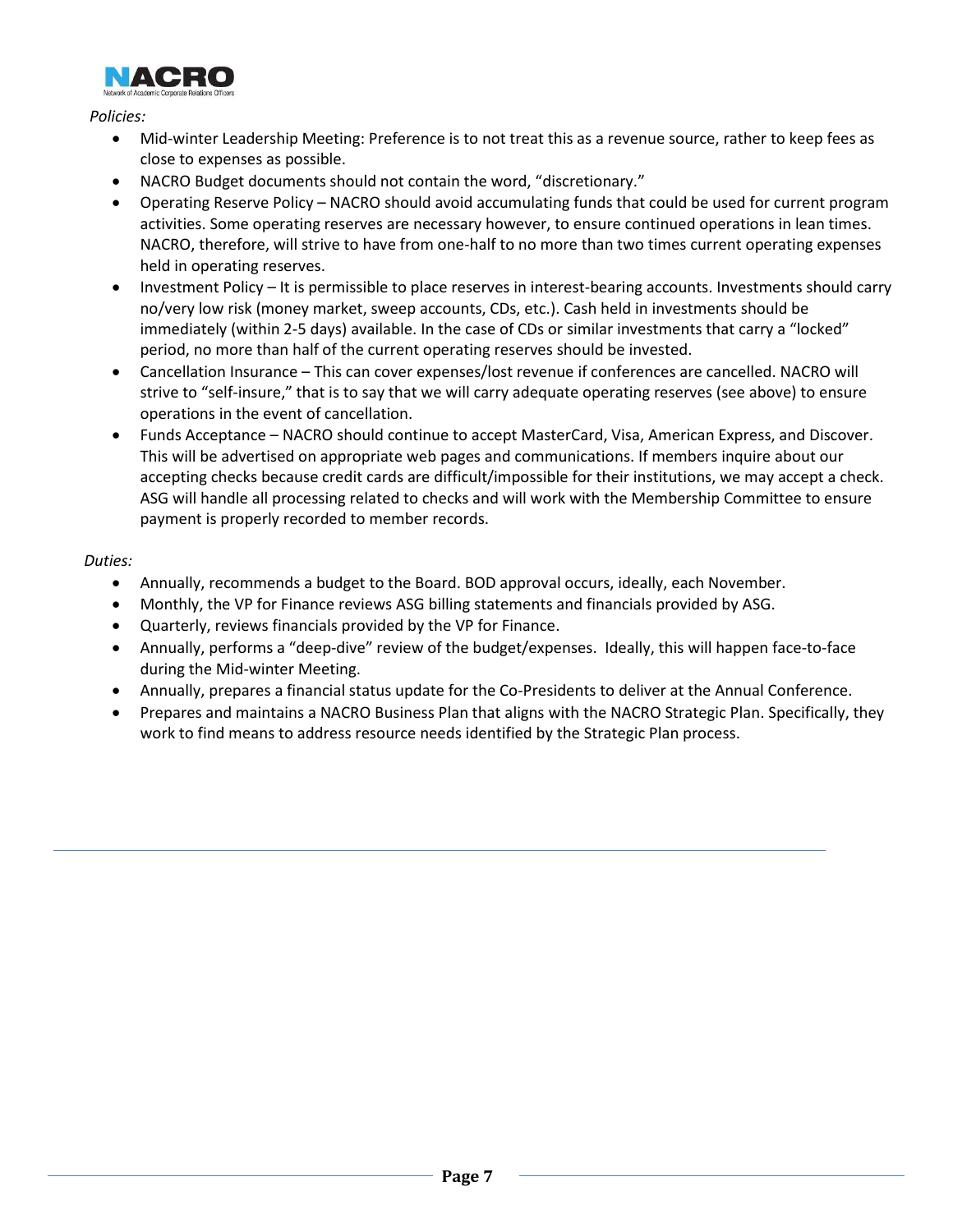<span id="page-7-0"></span>

- NACRO members appreciate opportunities to interact with one another at the annual conference and networking time should be built into the schedule.
- Previously separated into distinct University and Industry days, the University and Industry content can be integrated across the conference, as determined by the Conference Planning Committee.
- **University Content** is aimed at educating NACRO members on best practices, effective operations, and emerging trends in university/industry relationship management. Any potential non-NACRO speakers need to address corporate relations practices.
- **Industry Content** typically includes panels of industry representatives. This is an opportunity for NACRO members to learn about priorities, strategic changes, etc. from the industry perspective. We want to better understand how to work with industry and understand the pressures on their offices that impact success on campus. Panelists should be clearly informed of the NACRO mission.
- **Blueprint Content** will, to the extent possible, be offered at a time that does not conflict with official NACRO meetings, enabling current leadership to participate. Blueprint offers a basic tutorial on corporate relations; conveys the history of NACRO and why we exist; welcomes new members; encourages participation in committees; outlines what newcomers can expect from the conference; and facilitates networking.
- Subcommittee Chairs are designated for University Content, Industry Content, and Blueprint Content. The subcommittee chairs then finalize session moderators.
- Session moderators design the session, secure panelists, craft the Q&A session, and time-manage the session at the annual conference. Moderators are expected to host a conference call for all panelists prior to the conference.
- Evaluations of past conference sessions are conducted after each conference. Feedback is taken into consideration by future conference program planning committees. Past conference evaluations are posted on the website.
- Chairs prepare, in coordination with ASG, a conference budget, to include Blueprint Content. They work closely with ASG on conference logistics to obtain the most favorable rates.
- Chairs determine the list of those to receive thank you gifts (not to exceed \$25 per person).

- Plans and coordinates the Annual Conference program—University Content, Industry Content, and Blueprint Content—in conjunction with the host school(s).
- Oversees a conference session RFP process, including publishing an RFP, reviewing submissions, and responding to all applicants. Those submitting RFPs may either volunteer to moderate a session themselves, or suggest a topic for another person to moderate. The RFP process allows members to think through all aspects of presenting a session, and it allows the conference planning committee to connect members with shared topical interests.
- Presents draft conference program at the mid-winter leadership meeting.
- Coordinates the keynote speaker/plenary sessions (as appropriate) after topic is discussed by the BOD.
- Selects chairs for each content area and leads subcommittees in crafting the program sessions, finding the presenters/speakers, and communicating logistics to/from the host institution(s).
- Recommends new program formats (including training).
- Seeks assistance, as needed, from the BOD and other members in securing speakers for conference sessions.
- When applicable, matches session topics with qualified moderators.
- Session moderators secure panelists and serve as lead communicators about conference logistics for their session.
- Session Moderators are responsible for collecting conference materials and providing this information to the Marketing Committee so materials can be posted on the NACRO website in a timely manner.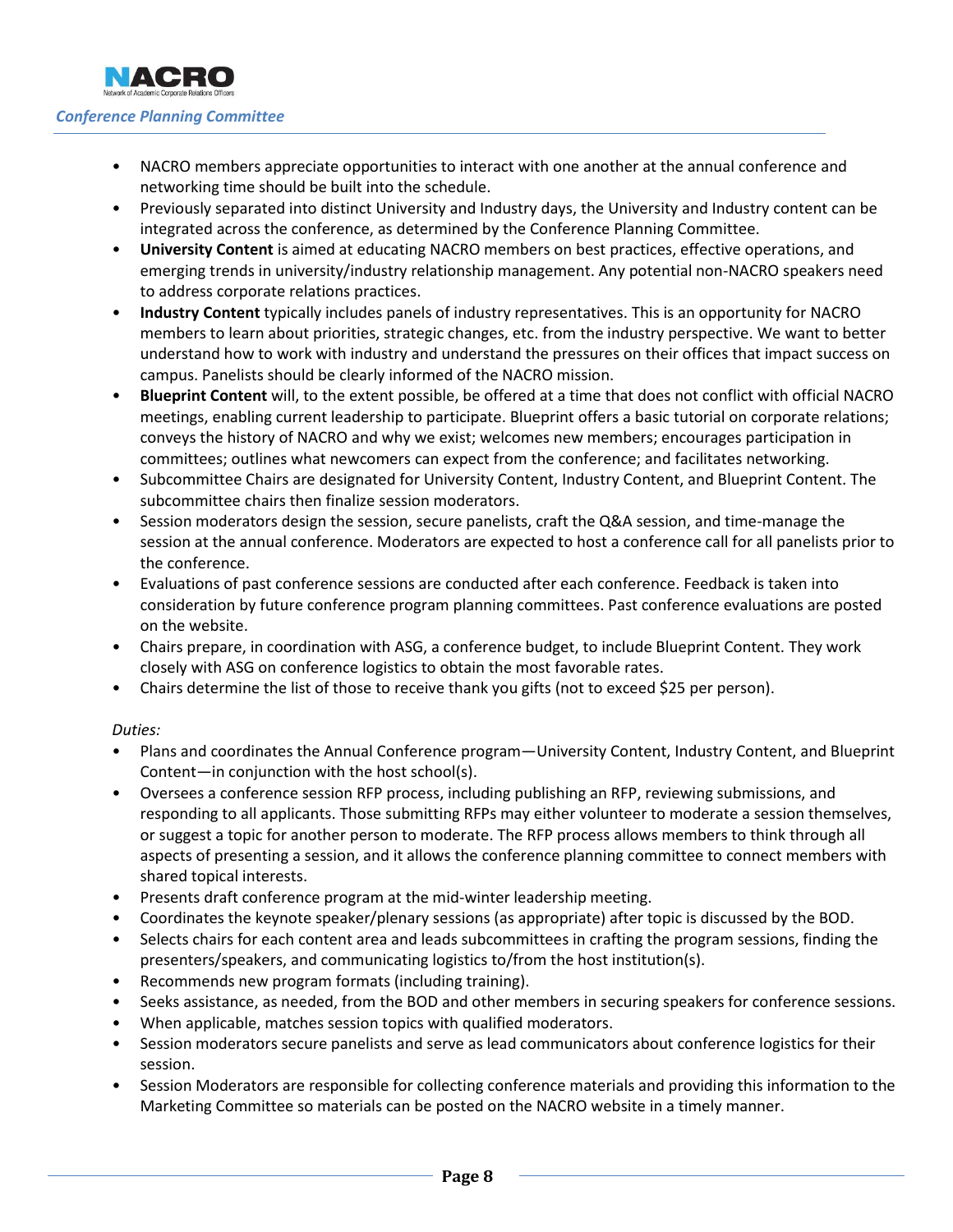

- Manages the external speaker registration process. Coordinates with the Marketing Committee to determine appropriate registration processes for external speakers.
- Consults with the Marketing Committee to make a joint recommendation regarding member benefits to the BOD.
- Creates the conference evaluation form.
- Determines how the evaluation form will be distributed and collected, in collaboration with the Marketing Committee.
- Summarizes the conference evaluation responses and produces a report to the BOD.

# <span id="page-8-0"></span>*Hosting the annual conference – logistics to consider*

- Conference expenses are funded from a budget approved by the Board of Directors. ASG, acting on NACRO's behalf, will contract directly with conference vendors or, if the host institution(s) receives a more favorable rate, will reimburse host institution(s) for conference expenses.
- Conference expenses typically include: facility rental fees, conference meals, shuttles, and costs associated with hosting external speakers. Registrants and guest speakers are responsible for their own travel to and from the conference site or hotel. Conference hosts may wish to organize shuttle transportation between conference venues and/or conference hotels, if the distance between them cannot be easily walked and the budget allows.
- Typical conference attendance ranges from 300-400 (includes panelists/speakers). Conference sites need to be able to accommodate attendance comfortably. ASG sends out RFPs to area hotels, negotiates room blocks and rates, and contracts on behalf of NACRO for room blocks.
- If corporate sponsorships are solicited, the BOD will coordinate the solicitations, with the assistance of ASG.
- Conference revenues should exceed conference expenses for budget estimate purposes. Maintaining a surplus is important to having sufficient funds to pay for NACRO annual operations.
- NOTE: external speakers do not pay a conference registration fee for the day on which they speak; if they attend the entire conference then they must pay to register. NACRO has not paid honoraria to speakers.
- Annual conference registration fees per person are approved by the BOD upon recommendation by the Finance Committee.
- Conference expenses will impact conference programming and vice versa.
- Optional activities occurring outside of the formal conference program should be self-sustaining or covered by the host institution (no conference fees used for optional activities without prior BOD approval).
- Conference content is evolving with the addition of affiliate members to NACRO.
- Host institution(s) is allowed up to five complimentary registrations for conference attendance (does not include annual membership fee), unless there are two host institutions, in which case each host receives three complimentary registrations. Individuals from the host school who support conference functions, such as registration and who do not attend sessions or partake in meals, do not need to register for the annual conference. Guests accompanying speakers and select host school staff may audit sessions without paying to register for conference, pending permission from the conference planning committee. The marketing committee will provide a special code for registering these complimentary registrants. Registrants need to be some kind of member in the memberclicks system.
- Host institution is welcome to suggest panelists from their university, but final decisions are subject to the conference program planning committee.
- Beer and wine are permissible at NACRO events, with a maximum of two drink tickets provided per day.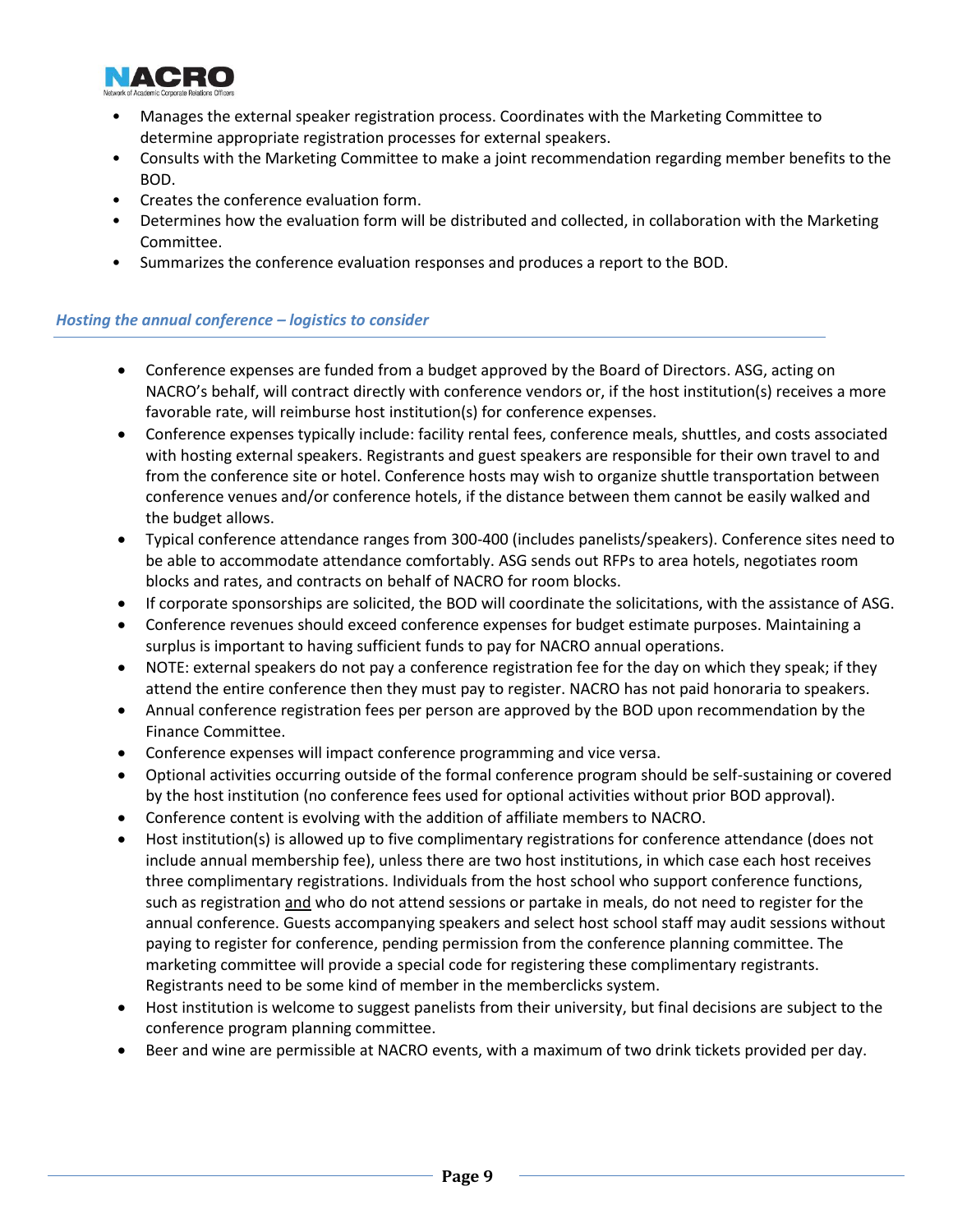

- Recommends hotels to ASG, which negotiates hotel contracts.
- Coordinates site visit before Mid-winter Meeting by ASG and any members of the BOD and conference planning committee who wish to attend. The primary goal of the site visit is to focus on logistical needs for the conference.
- Submits preliminary conference budget in early fall to the finance committee for inclusion in the NACRO annual budget. Conference budget needs to document all conference-related expenses and final budget amount is determined by the BOD. A revised budget is discussed between the VP for Finance and Conference Planning Committee Chairs.
- Provides staff to support execution of the conference logistics and registration.
- Works in conjunction with the Conference Planning Committee to present the annual conference. Typically a representative of the host school(s) serves a chair of the Conference Planning Committee.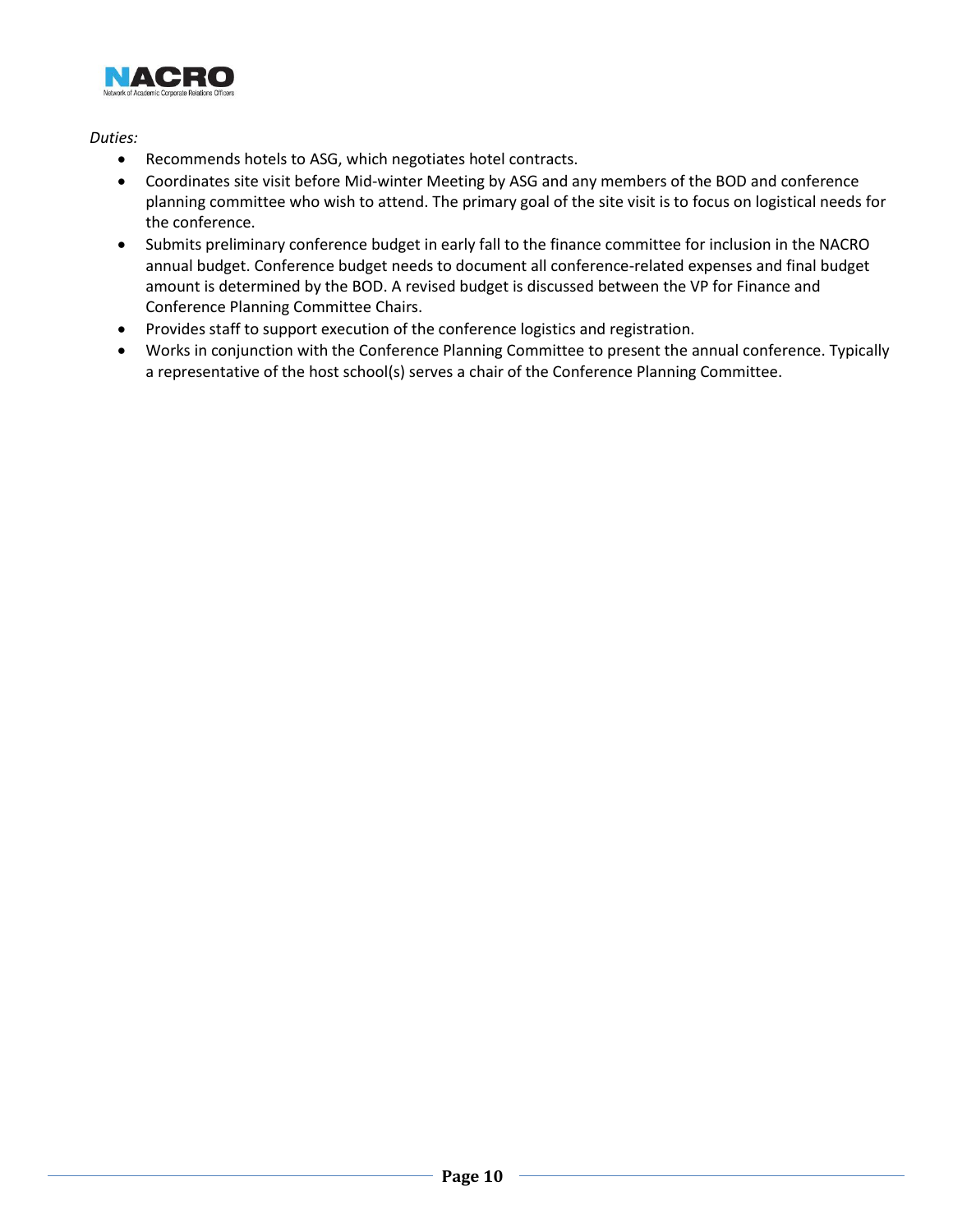

# <span id="page-10-0"></span>*Mid-Winter Leadership Meeting – logistics to consider*

- A working group meeting for all committees, active committee members attend.
- Attendance is typically 50-60 people.
- Typically held in February; consult with incoming Presidents and Site Selection Committee when selecting the date.
- BOD approves agenda for the mid-winter meeting.
- Host school manages all logistics in coordination with ASG. ASG manages hotel RFPs, negotiations, contracts, catering, transportation, supplies, registration, etc.
- Registration fee should be in the range of \$200-\$250/person (fee can be changed upon recommendation of the Host School, if approved by the BOD) and includes all meals and meeting expenses other than lodging. Registration fees should cover direct meeting expenses only.
- Typically a 1.5 day meeting.
- Hotel rate should be offered one night prior to the start of the meeting (two nights total).
- As options, the host institution might choose to highlight its campus/programs, might include a speaker at the mid-winter meeting, or campus tour. Host school lead should discuss options and ideas with the Co-Presidents.
- Significant decision-making regarding the annual conference program is made during this meeting.
- Co-Presidents send a letter of appreciation to the host school after the mid-winter meeting.
- Two (2) complimentary NACRO member mid-winter leadership meeting registration fees are offered to the host institution.

#### *Duties:*

- Host institution develops initial draft of agenda.
- Host institution, in coordination with ASG:
	- o handles all logistics for the mid-winter leadership meeting.
	- o secures hotel and meeting space for the meeting.
	- o secures AV for each meeting room (projector, screen, conference phones, etc.) per requests made by session leaders and/or committee chairs. Committee members typically bring their own laptops.
- Summary of the mid-winter meeting is posted on the NACRO website by the Co-Vice Presidents.

#### <span id="page-10-1"></span>*Selecting annual conference and mid-winter meeting sites*

- One of the current Co-Vice Presidents leads an ad hoc committee to coordinate the site selection process, including issuing the RFP and reviewing applications. If neither of the Co-Vice Presidents have hosted a conference in the past, it is suggested they include a past conference chair to participate in the site selection process.
- Ideally, mid-winter meeting and annual conference sites are selected 2 years in advance.
- Co-Vice Presidents should be consulted before final dates are selected for the annual conference and the mid-winter meeting.
- Key decision factors in site selection include: proximity to airport, ability to handle the logistics and deliver a conference consistent with NACRO standards, and past involvement in NACRO.
- NACRO has developed a standard site nomination form, which is available on the website.

- Issues the RFP, reviews applications, and recommends selections to the BOD.
- Notifies sites not selected prior to the official announcement of sites.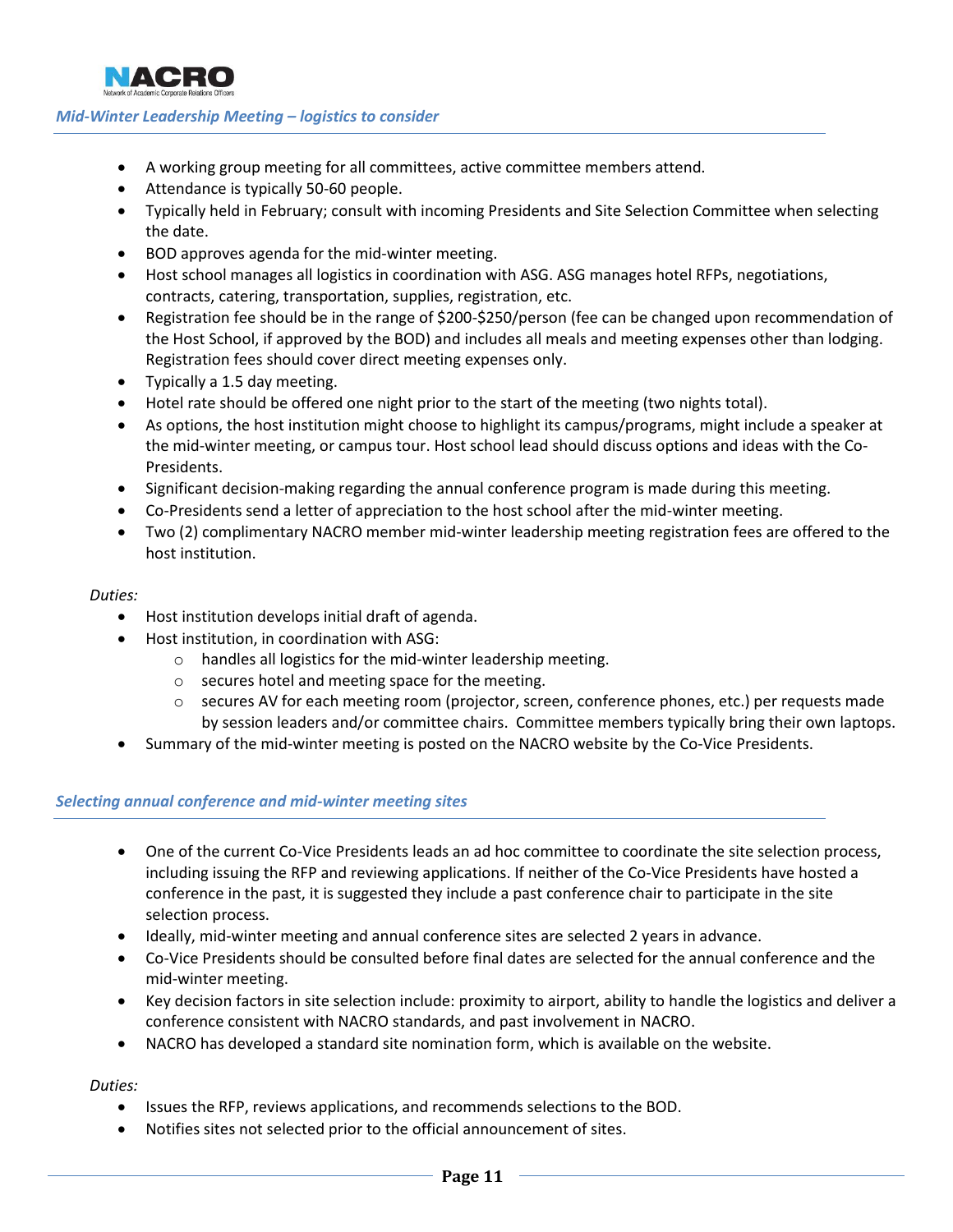- <span id="page-11-0"></span> Immediate co-past presidents lead a Nomination Committee (NC) that manages the elections nominations process and coordinates the slate of officers to be voted on by the full membership. This group also creates the document of bios that serves as the 'ballot,' collects ballots, and creates the list of newly-elected officers.
- The ad-hoc nominations committee shall consist minimally of Immediate past co-presidents and current covice presidents.
- If there are more than two candidates running for an open position, the name receiving the most votes is elected.
- Per the Bylaws, in order to be eligible for a leadership role on the Board of Directors, candidates are required to serve a minimum of one year as an active committee member within the NACRO organization, with the exception of Conference Planning Chairs.
- Nomination Committee assembles a list of members who are interested in being considered for the BODappointed position of Conference Planning Chair.
- The Bylaws allow for electronic voting.
- Current members (with paid membership dues) are granted voting rights.
- New officers are announced at the annual conference and begin serving their terms immediately.

# *NC Duties:*

- Prepares/maintains a process and communicates that process to members. The goal is for the process to be transparent, competitive, and one that develops a pool of future candidates for elected positions.
- Identifies OPEN positions for the Board of Directors. See below.
- Solicits nominations from the membership and encourages committee leaders to solicit nominees from their committees in order to provide maximum continuity.
- Creates ballot and elections schedule. The ballot is presented to the entire membership for voting for at least 14 days prior to the results being announced.
- The ballot includes a short bio of professional accomplishments and NACRO involvement for each candidate.
- Works in collaboration with the marketing committee to host the ballot on the NACRO website.
- Notifies newly elected officers about their status prior to the start of the annual conference and encourages them to attend the conference.

# *Timeline for the NC cycle*

- **By Mid-Winter Meeting.** NC assesses which positions are OPEN for election. See Below for list of BOD positions, and typical year BOD openings.
- **Leading up to and at Mid-Winter Mtg**. NC speaks with members who have the potential for stepping into a leadership role on committees and NACRO leadership.
- **5 Months before election.** NC sends request for nominations to fill the open positions, to the whole NACRO membership
- **2-4 months before election.** NC compiles all the nominations for all open positions. NC narrows list of nominees down to five candidates for each OPEN position. NC interviews candidates and finalizes the choice of candidates down to two for each OPEN position. NC assembles the ballot for BOD approval.
- **1-2 months before election, and/or in time for penultimate BOD conference call before election.** NC submits ballot to BOD for approval. Allow for contingencies and enough time in case BOD does not approve the ballot. The BOD approves the entire slate, not each individual candidate.
- **At least 14 days before the close of election.** Marketing Committee works with NC to send election ballot out to whole membership.
- **After the election.** NC contacts newly elected officers to deliver the news and encourage them to attend the conference.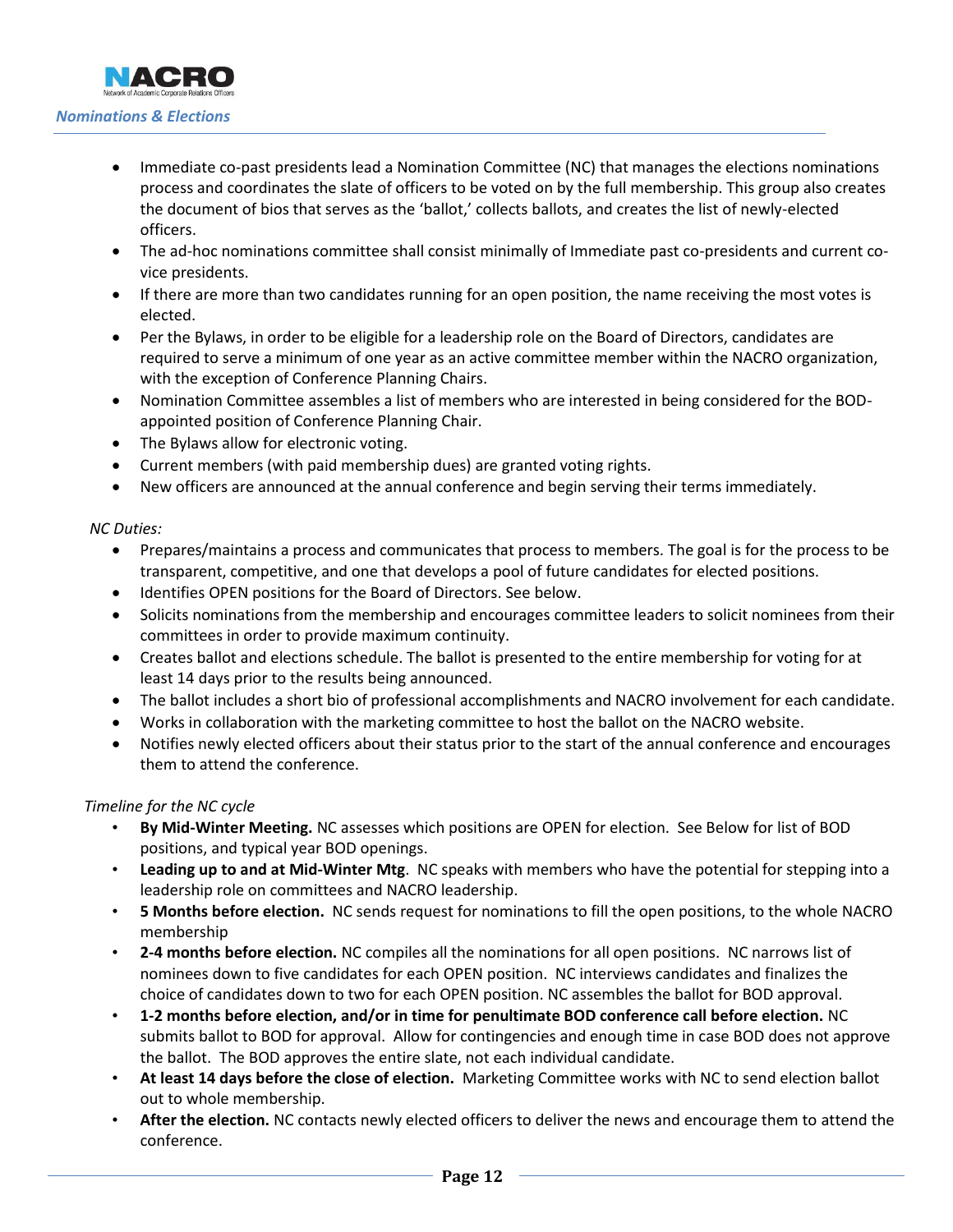

## **BOD positions and typical OPEN BOD positions each year**

In the case that Current Year (CY) BOD members are unable to continue their role in the Next Year (NY), their positions will be considered OPEN for elections.

| Positions typically OPEN for election every year:                                       |                                    |
|-----------------------------------------------------------------------------------------|------------------------------------|
| <b>Vice President (Finance) NY</b><br>a)                                                | $\rightarrow$ OPFN                 |
| <b>Vice President (External Relations) NY</b><br>b)                                     | $\rightarrow$ OPEN                 |
| <b>Benchmark Cmte Chair-elect NY</b><br>C)                                              | $\rightarrow$ OPEN                 |
| <b>Marketing Cmte Chair-elect NY</b><br>d)                                              | $\rightarrow$ OPEN                 |
| <b>Strategic Alliances Cmte Chair-elect NY</b><br>e)                                    | $\rightarrow$ OPEN                 |
| <b>Professional Development Cmte Chair-elect NY <math>\rightarrow</math> OPEN</b><br>f) |                                    |
| <b>Member-at-large NY</b><br>g)                                                         | $\rightarrow$ OPEN                 |
|                                                                                         |                                    |
| <b>BOD Next Year:</b>                                                                   |                                    |
| <b>President NY</b><br>$1_{-}$                                                          | $\rightarrow$ VP CY                |
| <b>President NY</b><br>2.                                                               | $\rightarrow$ VP CY                |
| <b>Vice President (Finance) NY</b><br>3.                                                | $\rightarrow$ OPEN                 |
| <b>Vice President (External Relations) NY</b><br>4.                                     | $\rightarrow$ OPEN                 |
| <b>Past President NY</b><br>5.                                                          | $\rightarrow$ President CY         |
| <b>Past President NY</b><br>6.                                                          | $\rightarrow$ President CY         |
| <b>Benchmark Cmte Chair NY</b><br>7.                                                    | $\rightarrow$ Chair-elect CY       |
| <b>Benchmark Cmte Chair-elect NY</b><br>8.                                              | $\rightarrow$ OPEN                 |
| <b>Marketing Cmte Chair NY</b><br>9.                                                    | $\rightarrow$ Chair-elect CY       |
| 10. Marketing Cmte Chair-elect NY                                                       | $\rightarrow$ OPEN                 |
| 11. Strategic Alliances Cmte Chair NY                                                   | $\rightarrow$ Chair-elect CY       |
| 12. Strategic Alliances Cmte Chair-elect NY                                             | $\rightarrow$ OPEN                 |
| 13. Professional Development Cmte Chair NY                                              | $\rightarrow$ Chair-elect CY       |
| 14. Professional Development Cmte Chair-elect NY                                        | $\rightarrow$ OPEN                 |
| 15. Conference Planning Cmte Chair NY                                                   | $\rightarrow$ appointed by the BOD |
| 16. Conference Planning Cmte Chair NY                                                   | $\rightarrow$ appointed by the BOD |
| 17. Member-at-large NY                                                                  | $\rightarrow$ OPEN                 |
|                                                                                         |                                    |

Other committees, whose leadership is not voted on, but selected/approved by the BOD:

*Mid-Winter Cmte Chair NY*  $\rightarrow$  Host of the Mid-Winter Meeting next year. As an ad-hoc committee, the *Mid-Winter Cmte Chair NY* does not have BOD seat although they are invited to some BOD meetings.

- Finance Cmte Chair NY **Example 2** One of the Vice President NY The BOD approves the *Finance Cmte Chair NY.*
- **Conference Planning Cmte Chairs NY** → Appointed by the BOD Typically they are the host(s) of the next year annual conference.
- *Nomination Cmte Chairs NY* → *Past Presidents NY*
- **•** Ad-hoc Site Selection Cmte Chair NY → One of the Vice President NY
- Ad-hoc Strategic Planning Cmte Chairs  $\rightarrow$  Appointed by the BOD
- 
- -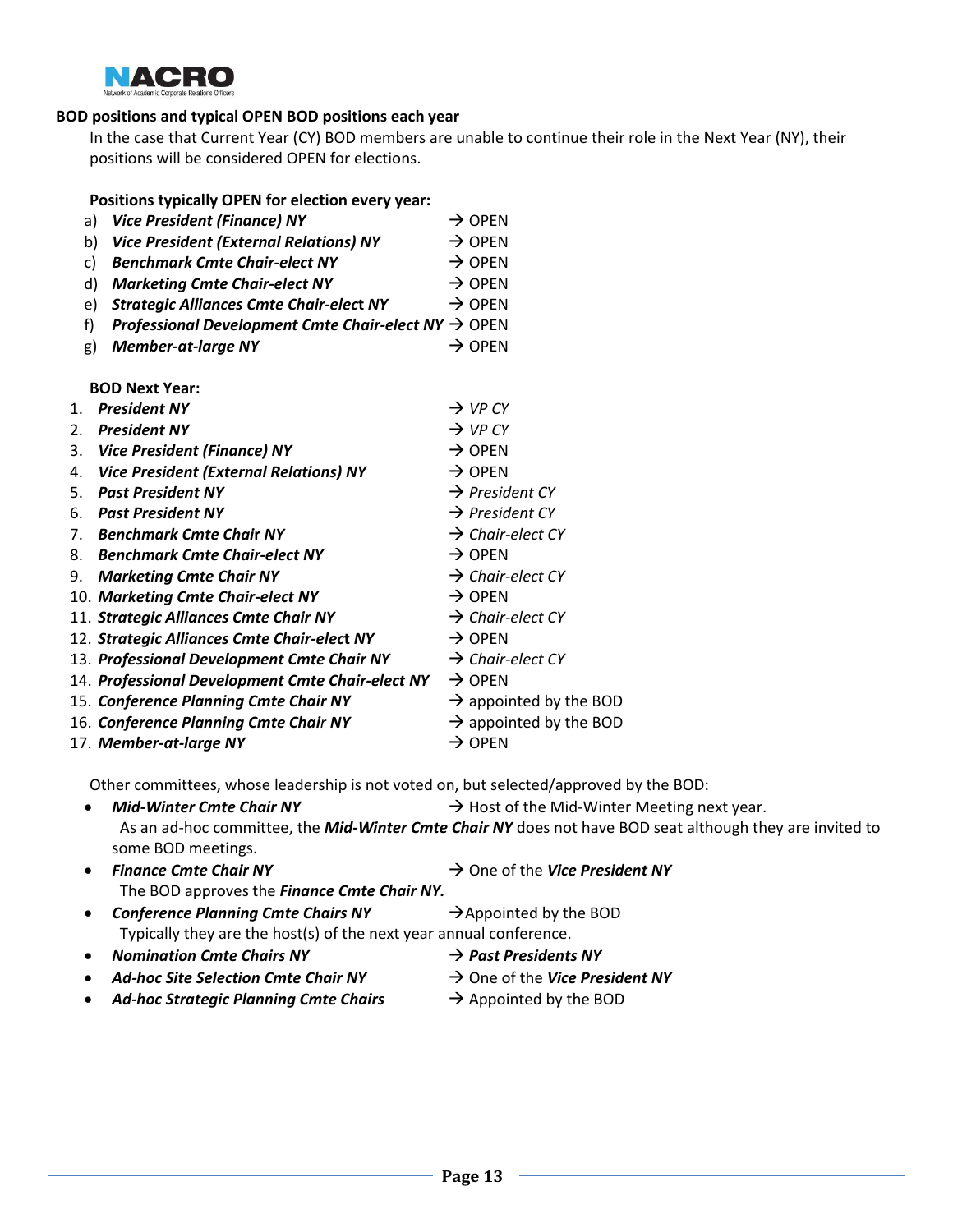

# <span id="page-13-0"></span>*Gifts for outgoing Co-Presidents*

- Coordinated by Co-Vice Presidents, and presented during the annual conference by the Co-VPs. Conference host and/or Co-VPs should arrange for shipping to the Co-Presidents' universities.
- Past gifts have included etched glass trophies or vases, and reversible vests.

### <span id="page-13-1"></span>*Official NACRO signatures and tax status*

- NACRO is a 501(c)6 organization and considered a non-profit.
- In January 2014 NACRO adopted Operating & Accounting Procedures specifying that checks for less than \$5,000 may be signed by one of the Co-Presidents, the VP for Finance or the Business Manager. Checks for \$5,000 or more must be signed by two of these individuals. Checks to ASG may not be signed by the Business Manager.
- NACRO taxes are filed annually and this process is coordinated between the Vice President for Finance, the NACRO Business Manager and the NACRO accountant.
- NACRO is registered as a Wisconsin Nonstock Corporation and has a Certificate of Authority from the State of Georgia; an annual report is required to be filed by June 30 of each year (by the NACRO accountant).
- Requests for an official statement from NACRO should be directed to the Vice President for Finance.

# <span id="page-13-2"></span>*Annual Business Meeting at the Annual Conference*

- This is intended to be a NACRO 'State of the Union'–style meeting and is presented and managed by the current Co-Presidents.
- A financial status update is to be included in this presentation.
- The membership in attendance will vote on any proposed By-Law changes previously reviewed by the Board of Directors.
- The new Board of Directors will be announced, as well as mid-winter leadership meeting and annual conference locations for the next year.
- A detailed description of committees should be shared and new volunteers encouraged.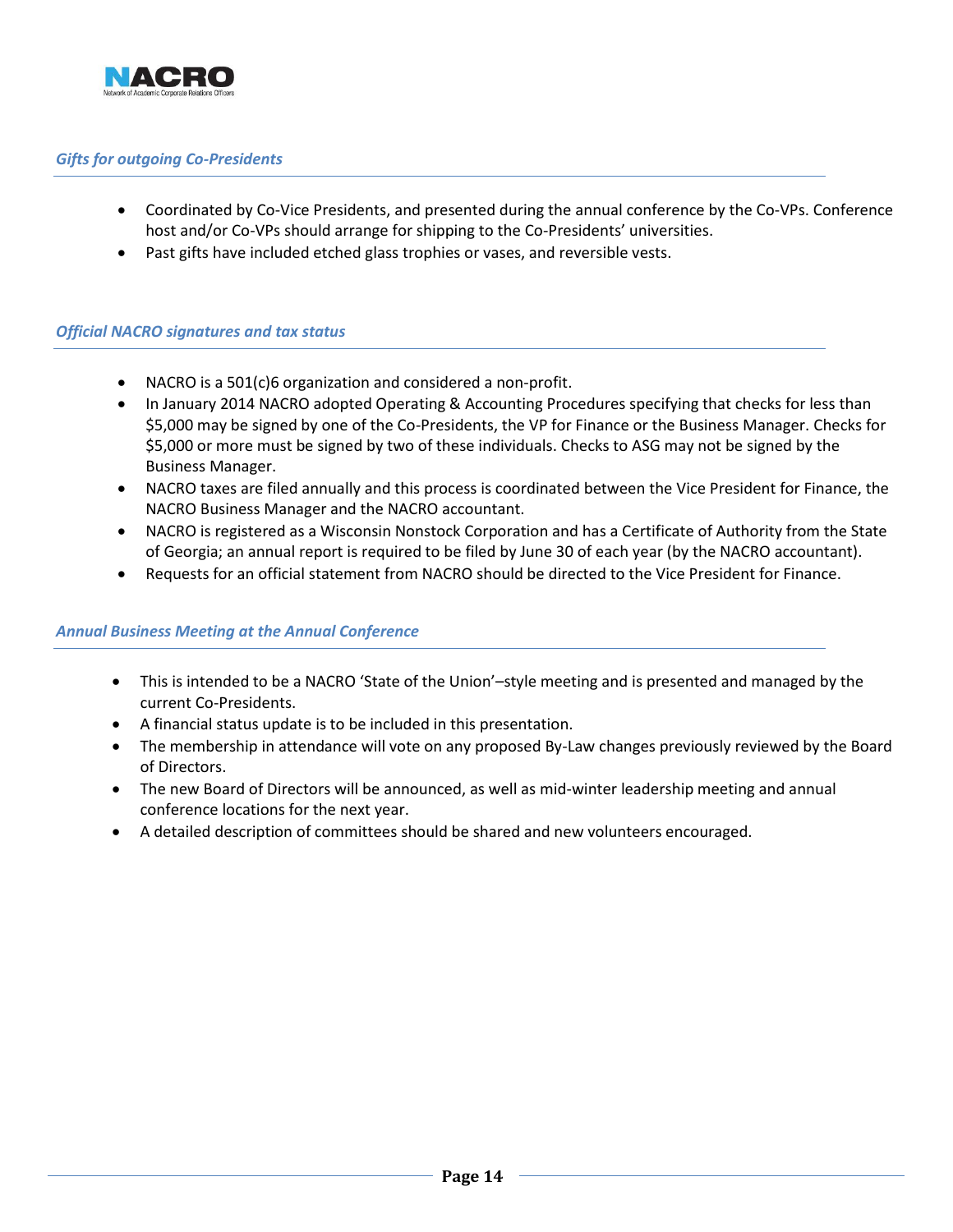<span id="page-14-0"></span>

### *(Co-Presidents keep the calendar updated, in conjunction with ASG)*

# *January*

- The NACRO News e-newsletter is distributed, via email, the first week of each month
- Nominating Committee assesses which BOD positions are open for election

# *February*

- Mid-winter leadership meeting (working committees)
- Draft annual conference program is presented at the mid-winter leadership meeting
- Benchmarking Committee presents rollout plan for survey at or before mid-winter leadership meeting, including timelines and assistance needed from other committees and BOD
- Committees may request additional funds from the Finance Committee to support their efforts
- At Mid-Winter, Nominating Committee speaks with members who have the potential to step into a leadership role on committees and NACRO leadership
- Nominating Committee sends request for nominations to fill open positions to the entire NACRO membership

# *March*

- Conference registration form changes submitted to Marketing Committee by March 15
- Preliminary conference details released to Marketing by March 15 for inclusion on the website and membership email announcement (aka save-the-date)
- Preliminary information submitted to the Marketing Committee by March 15 for inclusion in the spring membership communication

# *April*

- NACRO taxes are filed on or before this date
- Nomination Committee compiles all the nominations for all open positions, interviews candidates and finalizes the choice of candidates, and assembles the slate of candidates for BOD approval
- Spring membership communication to include information about conference, elections, site selection, benchmarking survey, etc.
- All final conference details released to Marketing for inclusion on the website

# *May*

- Conference registration form is released on website (April/May)
- A communication to the membership regarding the conference happens on the same date that the website information is released
- Nominating Committee submits ballot to BOD for approval
- BOD votes to approve the slate of candidates

# *June*

- Slate of candidates presented to the membership and voting takes place for at least 14 days
- Wisconsin Nonstock Corporation annual report due by June 30
- Conference program evaluation form is finalized and changes are submitted to the Marketing Committee by June 15
- VP of Finance prepares preliminary draft budget for upcoming fiscal year for outgoing board to review and make recommendations to the new board